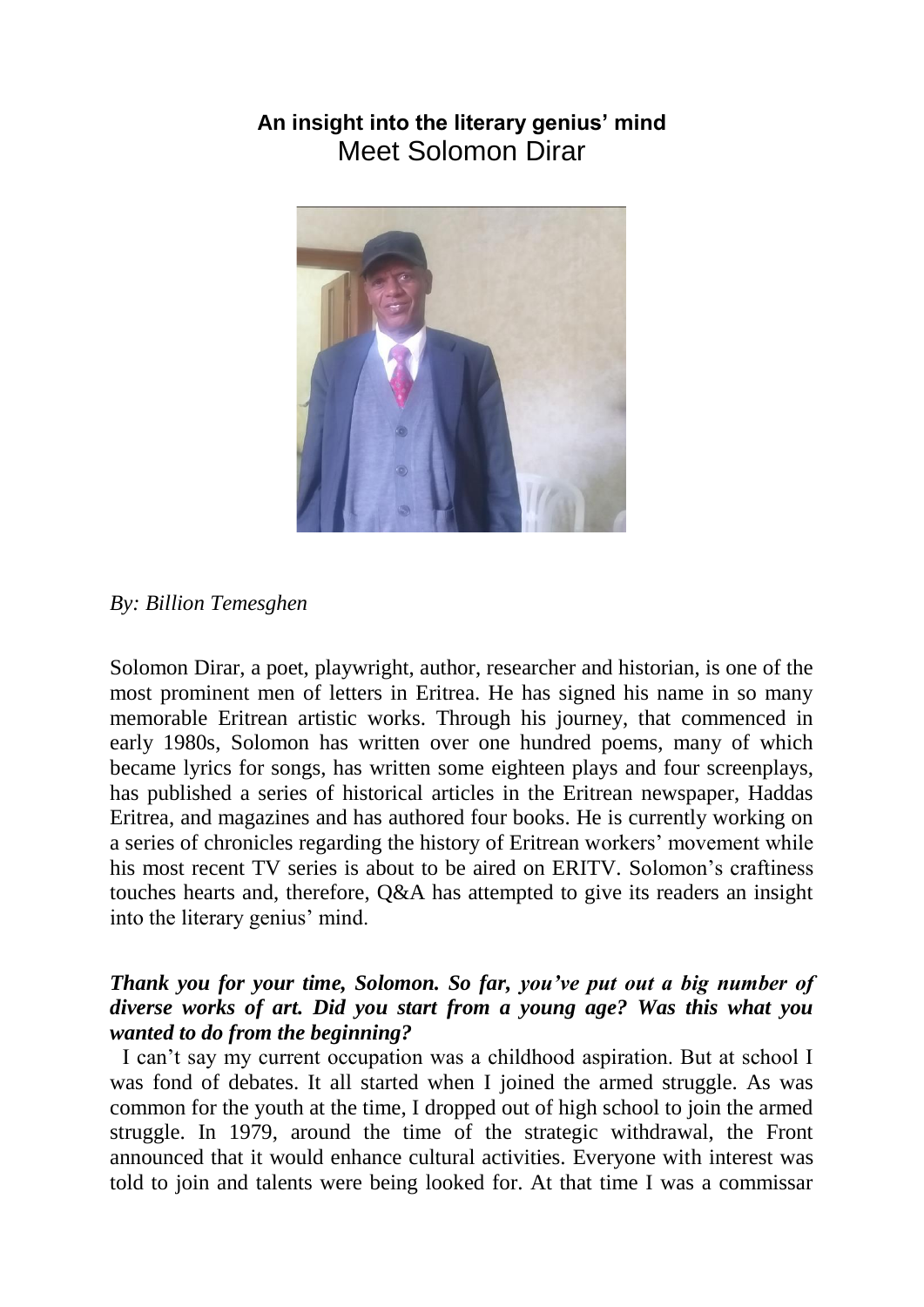and was looking for talented members myself. But that same year I lost my leg in a battle and got summoned to the "disabled unit". While I was there, in 1983, I heard an announcement on Dmtsi Hafash. They were inviting Eritreans anywhere -- the front itself, the diaspora and wherever -- to participate in a writing competition. The theme was "women's role in the armed struggle". I hesitated a lot before I decided to send my piece. Contrary to my expectation I won second place. I kept sending my works to competitions thereafter until I won first place in 1986 . The piece was entitled "Mekete", and as an award they published it in 1987.

#### *So if it wasn't for the competition you would have never explored your talent?*

May be and maybe not. I would definitely have written poems but not novels or lengthy writing of other genre. What was most impressive about our front is that, yes, we were at war but we were young as well. We were enthusiastic about everything. We were encouraged to explore our talents and manifest it. The front was about liberation, yes, but it was mostly a social revolution.

*Let's take one of your books as a sample of your literally work. 'The Eritrean Commando' has been referred to as a 'must have' and 'must read' book. The book is an account of one of the most memorable missions carried out by a unit of the Eritrean commando in 1984. Commonly known as 'the eighteen minutes kudos', the mission that destroyed a whole airport, bringing to ashes Derg's airforce base in only 18 minutes, became a myth. You turned that into a book. Can you tell us what inspired you and how you recorded the events in the form of a book?* 

There are millions of instances in our history that are difficult to believe. Eritreans go beyond the earthly power for national causes. And this, 'the eighteen minutes kudos', was one of the many instances. You correctly said that it became a myth. Especially amongst the youngest generations as it was a heroic feat that was carried out in a clean way with the fall of only one martyr, freedom fighter Mebrahitu Gebrihiwet. When you hear such things you might believe it is indeed surreal. Therefore, that is how that specific event became a myth. I wanted to document the event even before Independence. I got the idea while talking to a comrade, Andebrahan Berhe. I kept my research even after Independence. With the same comrade, together, we first talked about doing research on the event that was invited by journalists, to give an overview of the event. He was not directly involved in the action but he was one of the leaders that oversaw the mission. Though I published his speech in the form of articles, I then vigorously continued my research. After a long time the book was finalized and published.

#### *The mission was eighteen minutes long but the book is big and long.*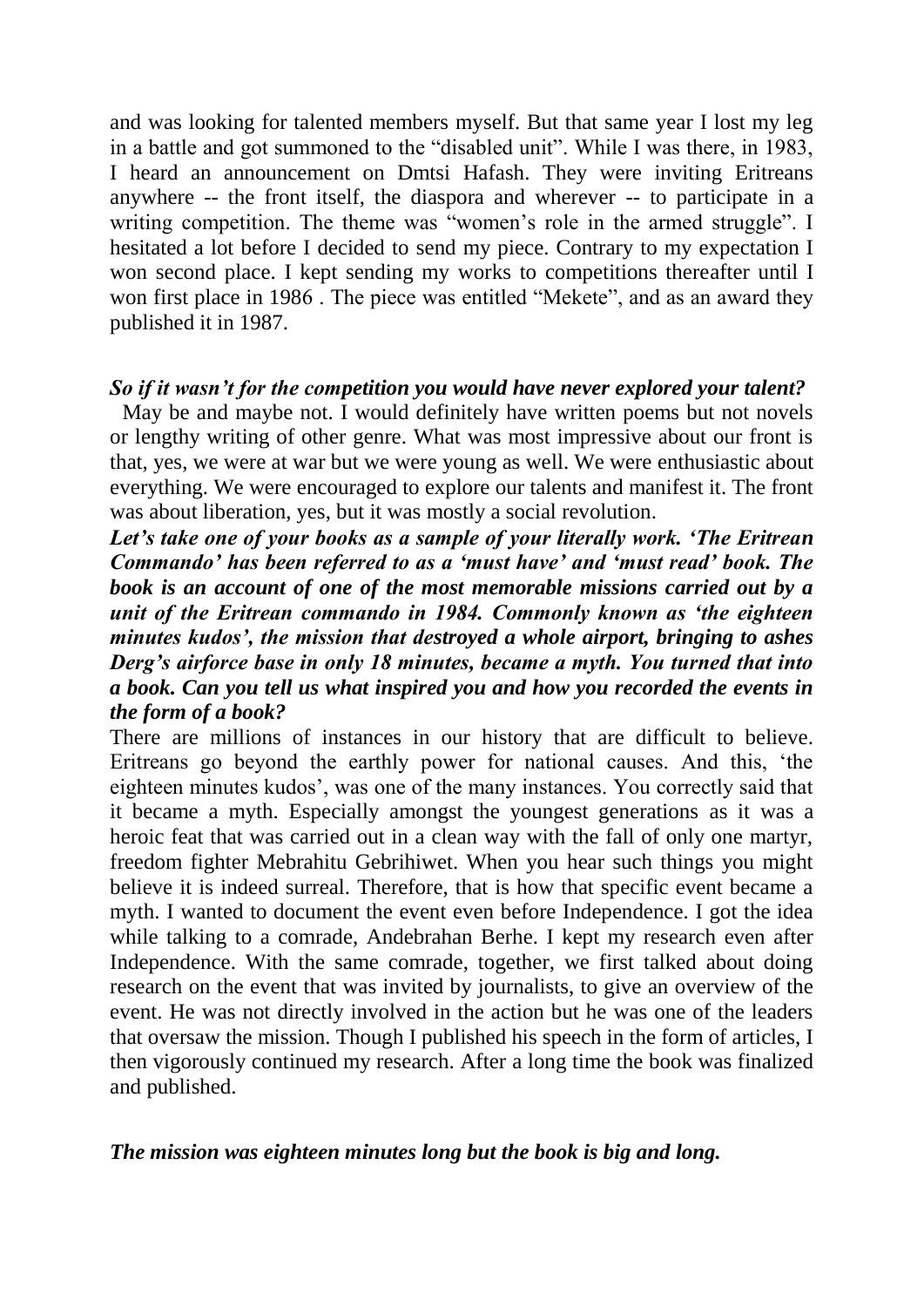It is indeed. But I didn't want to write just about the eighteen minutes. I wanted to write about the Eritrean Commando in general. I wanted to learn about the freedom fighters who took part in the mission. I wanted to know how the idea came and how the plans were laid out. In general I wanted the book to capture a piece of our history and all of the people who were characters of the event. Freedom fighters, civilians and inside allies; every single one of them.

### *Because you did a thorough research, can you tell our readers the main reason behind the mission?*

The Derg military was big and strong. War aircrafts attacked us constantly flying from Bahrdar and Harer. Even after the strategic withdrawal war aircrafts were still attacking us. But this time, flying from the Asmara Airport. They assembled all of their aircrafts in Asmara and moved their main base here. Burning the Derg airbase was first proposed in 1979 though the mission was carried out after an investigation of five years in 1984. The fact that they had moved to their airbase to Asmara was a golden opportunity to strike their air force while on the ground. The commando units meticulously slipped through the strongest hold of the Derg air base and completely destroyed their airbase in 18 minutes!

# *What inspires you the most to write your books, carry out research and write screenplays?*

Our people, our history, our struggle and every social aspect that defines us.

#### *And if you were to elaborate …*

We are a community that has a long history. We are few, diverse but incredibly united. We stand up for each other no matter what. Peace or not, what matters the most to us as a people is *'us'*.

# *Which leads me to think of your upcoming film series that will soon be aired on ERITV. Can you give us a snippet?*

In 1967 Emperor Haile Selassie launched a vast taskforce to persecute Eritrean Muslim communities to introduce religious segregation amongst the Eritrean people. Needless to say it was a brutal and cruel operation that tormented the people but failed to achieve its aim. In Hazemo Sub Zone, that same year, Muslims of the Saho ethnic group and Christians of the Tigrigna ethnic group of a village called Una Gobay were summoned by Ethiopian soldiers and were told to separate in two groups based on their religion. They refused. They refused to separate imploring the soldiers either to kill them together or give them mercy. But regardless damage was done in brutal ways. Villagers of Una Gobay stood